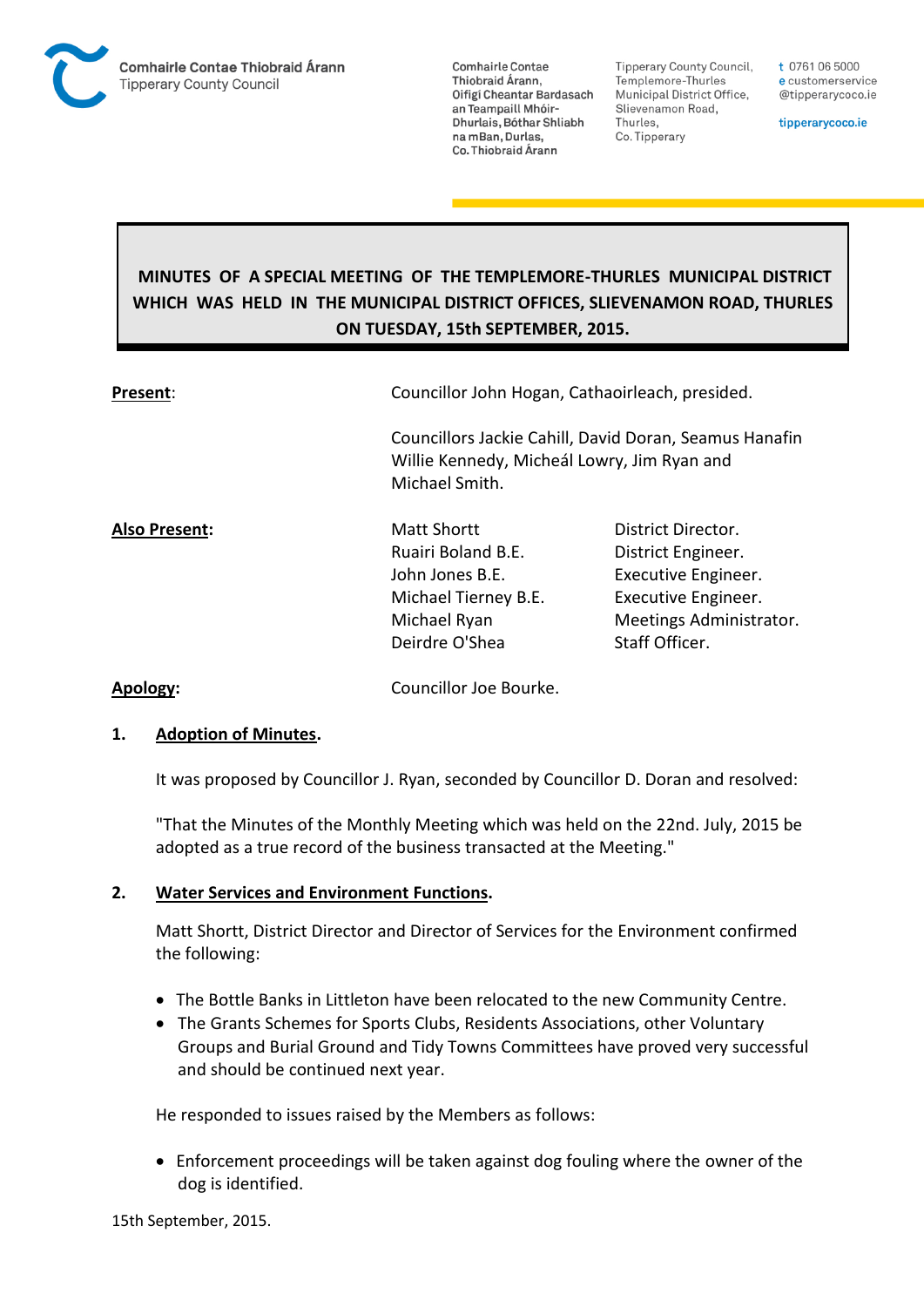Tipperary County Council. Templemore-Thurles Municipal District Office, Slievenamon Road, Thurles, Co. Tipperary

t 0761 06 5000 e customerservice @tipperarycoco.ie

tipperarycoco.ie

• Further contact will be made with the Department of the Environment, Community & Local Government regarding funding to undertake rehabilitation works at the former Monanearla landfill site.

The Cathaoirleach and Members welcomed Eddie Loughnane, Administrative Officer, Water Services to the Meeting. Eddie thanked the Members for their welcome and indicated that Sean Keating, Director of Services was unavoidably absent as he is on leave.

Eddie Loughnane and the District Director advised the Members and responded to the issues raised as follows:-

- A Report on Water Services, which dealt with all the issues, was presented to the County Council Meeting on Monday last.
- There should be a reduction in the levels of lime in the water in Thurles when the Thurles Regional Water Supply Scheme comes into operation.
- Irish Water will not fund the installation of water softeners in homes.
- The issues with the communal septic tank serving houses at The Rock, Ballycahill and the communal effluent treatment plant at Brookfield Estate, Drombane do not fall within the remit of Irish Water.
- Nicholas O'Dwyer, Consulting Engineers have been appointed to prepare detailed designs and specification for the new water treatment plant at Bohernacrusha, Thurles.

It was agreed, at the request of Councillor M. Lowry, that contact be made with Ballycahill National School who are being affected by the communal septic tank.

## **3. Adoption of Resolution - Meetings in the Templemore-Thurles Municipal District Office.**

It was proposed by Councillor S. Hanafin, seconded by Councillor D. Doran and resolved:

"That the Meetings of the Templemore-Thurles Municipal District Members be held in the Municipal District Offices, Slievenamon Road, Thurles until completion of refurbishment works on the Library Offices, Castle Avenue, Thurles."

## **4. Date for September Monthly Meeting.**

The District Administrator advised that there is an obligation under Standing Orders, to hold Municipal District Monthly Meetings on the fourth Wednesday of every month and that it is necessary to adopt a Resolution to adjourn the September Monthly Meeting.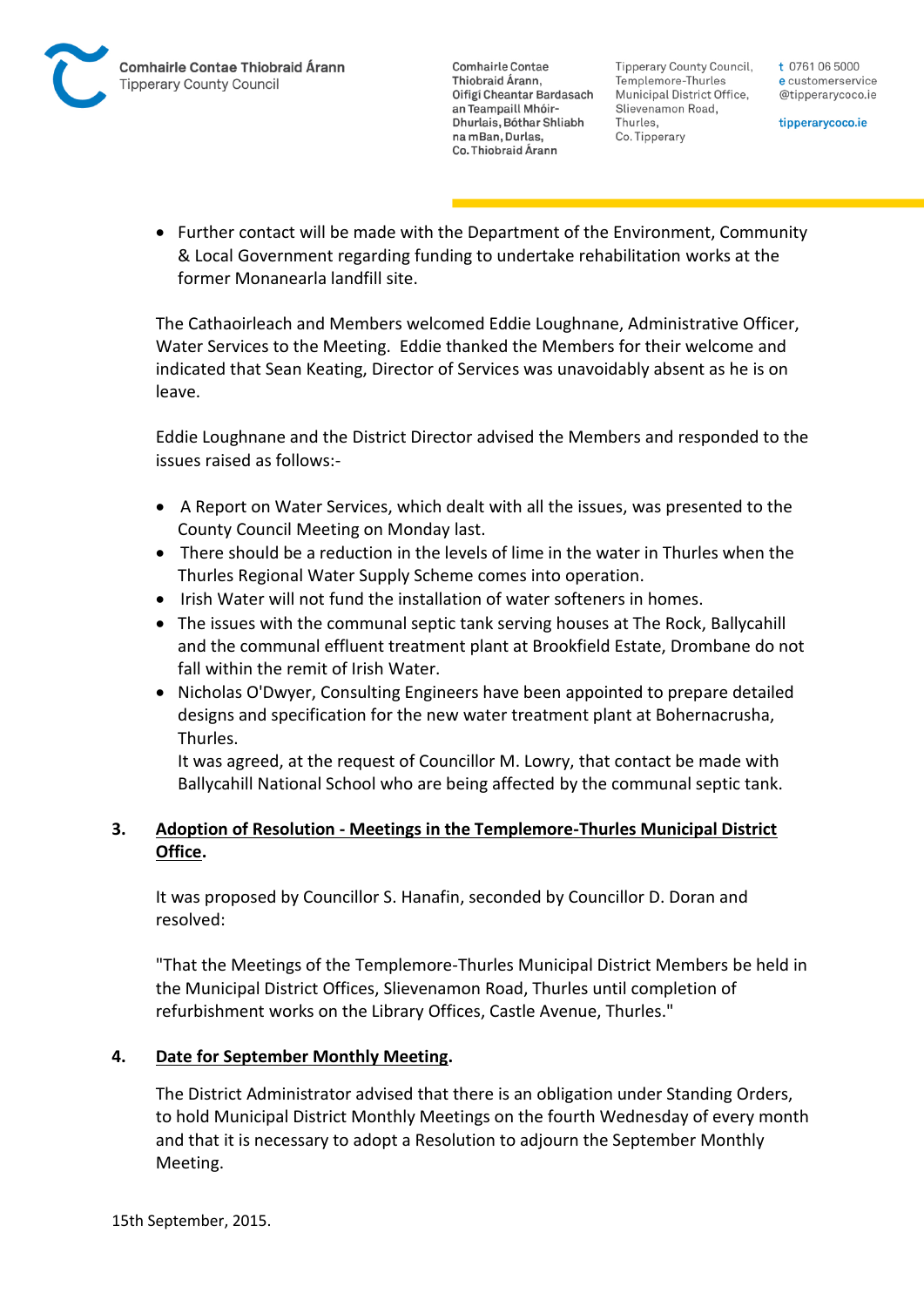

Tipperary County Council. Templemore-Thurles Municipal District Office, Slievenamon Road, Thurles, Co. Tipperary

t 0761 06 5000 e customerservice @tipperarycoco.ie

tipperarycoco.ie

It was proposed by Councillor M. Lowry, seconded by Councillor W. Kennedy and resolved:-

"That the September Monthly Meeting of the Templemore-Thurles Municipal District be adjourned to Wednesday 28th. October, 2015."

## **5. Consideration of the Draft Budgetary Plan.**

The District Administrator indicated that the Draft Budgetary Plan for 2016 (including the GMA for the Municipal District) will be considered at the Monthly Meeting on the 28th. October, 2015 and that it will appear as an item on the Agenda.

The Members noted the position.

## **6. Roads Programme.**

A report on the 2015 Roadworks Programme was circulated at the Meeting.

The District Engineer advised that:-

- The majority of the works included in the 2015 Roadworks Programme have been completed.
- $-$  The road from the N62 to Shanakill is not suitable for surface dressing due to its current condition but will be included for strengthening in next year's programme the allocation was expended on other roads in the Roscrea area.
- $-$  The sections of road at Rahealty and Loughlahan will be completed this week.
- Roads not included in the 2015 Roadworks Programme were brought forward as a result of the increased funding received.
- Rehabilitation works have commenced on Laharden and Gurteenabarna Bridges.
- Funding for Community Involvement Schemes was increased from €94,000 to €134,000 and works under the Scheme should be completed in the next month.
- Substantial work has been undertaken under the Tertiary Road Allocations.

The Cathaoirleach and Members expressed appreciation to the Engineers and outdoor staff for the extensive work completed to date under the Roadworks Programme.

The following matters were raised:-

| Item                                    | Response                              |
|-----------------------------------------|---------------------------------------|
| Transfer of unspent allocations under   | Allocations for the Community         |
| the Community Involvement Schemes       | Involvement Scheme are taken from the |
| in other Municipal Districts to         | overall budget for the Restoration    |
| Templemore-Thurles Municipal District   | Improvement Programmes and            |
| in the light of the high number of      | consequently will remain within the   |
| applications received in this District. | Municipal District.                   |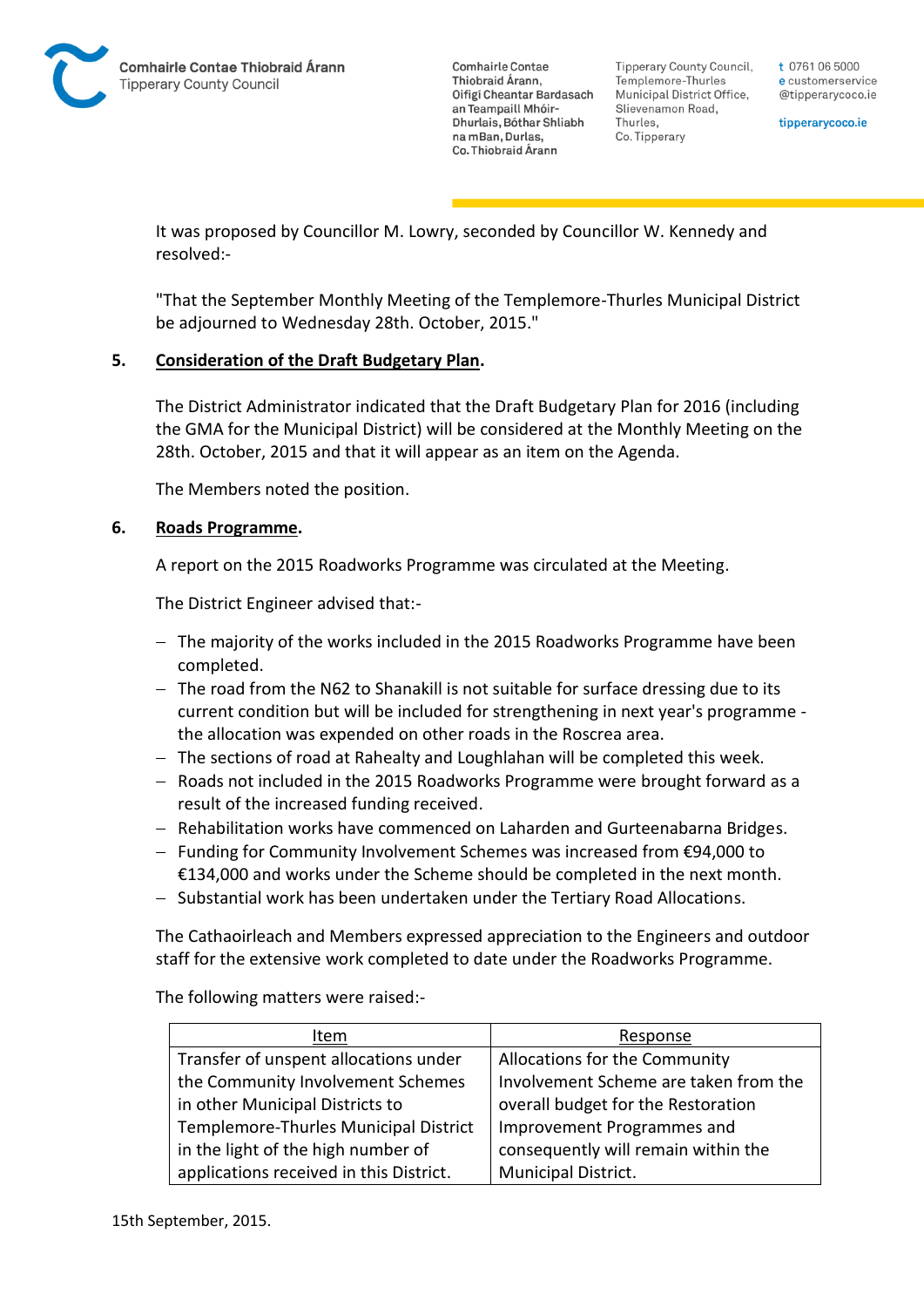

**Comhairle Contae** Commante Contae<br>Thiobraid Árann,<br>Oifigí Cheantar Bardasach an Teampaill Mhóir-Dhurlais, Bóthar Shliabh na mBan, Durlas,<br>Co. Thiobraid Árann

Tipperary County Council,<br>Templemore-Thurles<br>Municipal District Office, Slievenamon Road, Thurles, Co. Tipperary

t 0761 06 5000 e customerservice @tipperarycoco.ie

tipperarycoco.ie

| Footpaths and roads in the three Towns    | Road Grants for Thurles and                 |
|-------------------------------------------|---------------------------------------------|
| are in need of attention.                 | Templemore were discontinued on the         |
|                                           | abolition of the Town Councils.             |
|                                           |                                             |
|                                           | Minor repairs will be undertaken under      |
|                                           | the Maintenance Budget.                     |
| Surface of the Suir Bridge, Thurles - the | The NRA is responsible for the bridge       |
| defect is disappointing given that        | and the issue has been referred to the      |
| remedial works were only completed in     | Regional Office for attention.              |
| recent years.                             |                                             |
| Poor quality of the overlay used on       | The product is no longer being used by      |
| sections of roads in Thurles and          | the Council.                                |
| Holycross.                                |                                             |
| Flooding at Gaile, Galbertstown,          | Improvements have been completed in         |
| Ballyerk - urgent action is required. The | some areas and priority areas will be       |
| reasons for flooding re-occurring on      | addressed in 2016.                          |
| roads that were improved in the last      | List of roads to be provided to the         |
| number of years needs to be               | District Engineer.                          |
| investigated.                             |                                             |
| Poor condition of footpaths in            | The repair of footpaths will be             |
| Willowmere Drive, Thurles and             | considered for inclusion in the 2016        |
| opposite Ken Ryan's pub in Holycross.     | Roadworks Programme.                        |
| Poor condition of rear access roads in    | The repair of rear access roads will be     |
| Kennedy Park, Thurles.                    | considered for inclusion in the 2016        |
|                                           | Roadworks Programme.                        |
| Slievenamon Road, Thurles - the road      | Slievenamon Road is on the Transport        |
| surface, which is very poor, is a danger  | Infrastructure Ireland (TII - formerly NRA) |
| to road users and in urgent need of       | list of 2015 Pavement Strengthening         |
| upgrade.                                  | Design projects. It is anticipated that     |
|                                           | surveys, ground investigations etc will     |
|                                           | commence shortly and that there is a        |
|                                           | strong likelihood that the                  |
|                                           | overlay/reconstruction will be done in      |
|                                           | 2016.                                       |
| Roads Development Levies - the levies     | The road at Killinan is in need of          |
| should be expended on minor               | resurfacing and there was no other          |
| improvement works throughout the          | source of funding available.                |
| District with a specific allocation from  |                                             |
| the Department for the resurfacing of     |                                             |
|                                           |                                             |
| Killinan Road due to its strategic        |                                             |
| classification.                           |                                             |
| Inadequacy of the road markings           | Sightline improvements can only be          |
| provided at the junction at Ballybeg,     | considered under the Low Cost Safety        |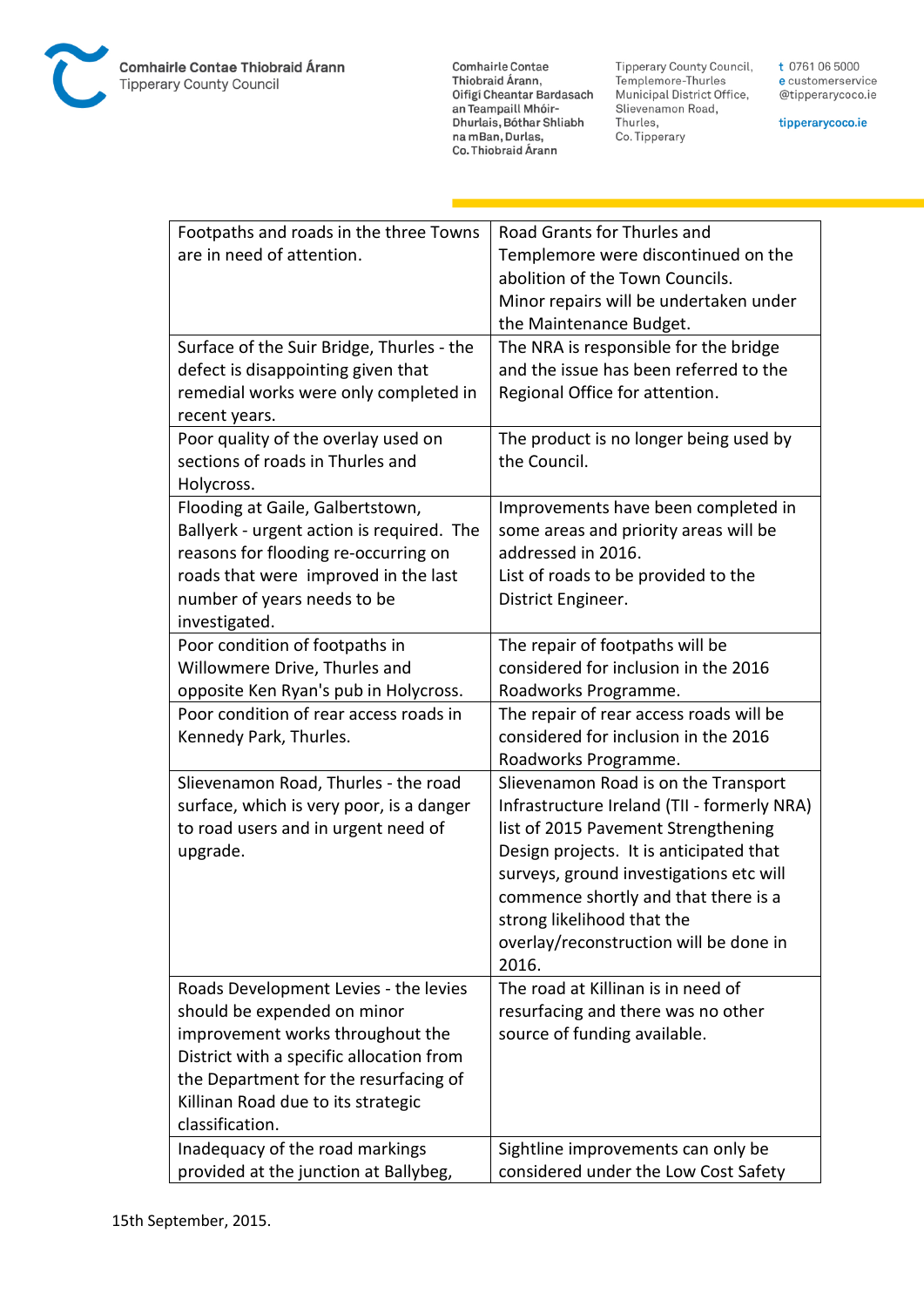

**Comhairle Contae** Commante Contae<br>Thiobraid Árann,<br>Oifigí Cheantar Bardasach an Teampaill Mhóir-Dhurlais, Bóthar Shliabh na mBan, Durlas,<br>Co. Thiobraid Árann

Tipperary County Council,<br>Templemore-Thurles<br>Municipal District Office, Slievenamon Road, Thurles, Co. Tipperary

t 0761 06 5000 e customerservice @tipperarycoco.ie

tipperarycoco.ie

| Littleton - they do not address the        | Scheme which is oversubscribed and the    |
|--------------------------------------------|-------------------------------------------|
| sightline issue.                           | issue will be raised again with the NRA   |
|                                            | Inspector.                                |
| Cleaning of inlets on roads in upland      | The request will receive attention.       |
| areas to avoid deterioration of road       |                                           |
| surfaces during the winter months.         |                                           |
| Repairs required to smaller bridges on     | The matter was noted.                     |
| minor roads in the District.               |                                           |
| Repair of pothole at Drish Bridge,         | The matter will receive attention.        |
| Thurles.                                   |                                           |
| Poor condition of the road surface on      | The road will be repaired in the next few |
| the roundabout at Mill Road, Thurles.      | days.                                     |
| Improvements required to the sightline     | Signage and roadmarkings will be          |
| and signage at the junction at Ballybeg,   | provided at the junction.                 |
| Littleton, close to the Briquette Factory. |                                           |
| Completion of the footpath in Roscrea      | The footpath will be completed over a     |
| from Ashbury to the GAA grounds.           | period of time.                           |
| The Black River - request Lisheen Mines    | The matter will be taken up with Lisheen  |
| to clean the Black River from the Mines    | Mines.                                    |
| to Drish before they cease operations in   |                                           |
| December.                                  |                                           |
| Poor condition of roads in Gortnahoe       | These areas will be considered for        |
| Village and Foilcamin.                     | inclusion in the 2016 Roadworks           |
|                                            | Programme.                                |

## **7. Update on Projects.**

| Thurles Town Park.                                                                      | The Town Park is substantially complete<br>with only a small number of minor items to<br>be addressed.                                                             |
|-----------------------------------------------------------------------------------------|--------------------------------------------------------------------------------------------------------------------------------------------------------------------|
| Liberty<br>Square<br>Refurbishment<br>and<br>development<br>of a<br>carpark.            | The Design Team have assessed the Traffic<br>Review and Safety Audit Reports. It is<br>anticipated that the Part 8 Process will<br>commence within the next month. |
| Extension<br>and<br>to<br>Refurbishment of the<br>Offices at Castle Avenue,<br>Thurles. | Work commenced on the 10th. August,<br>2015 and is scheduled for completion in<br>December 2016.                                                                   |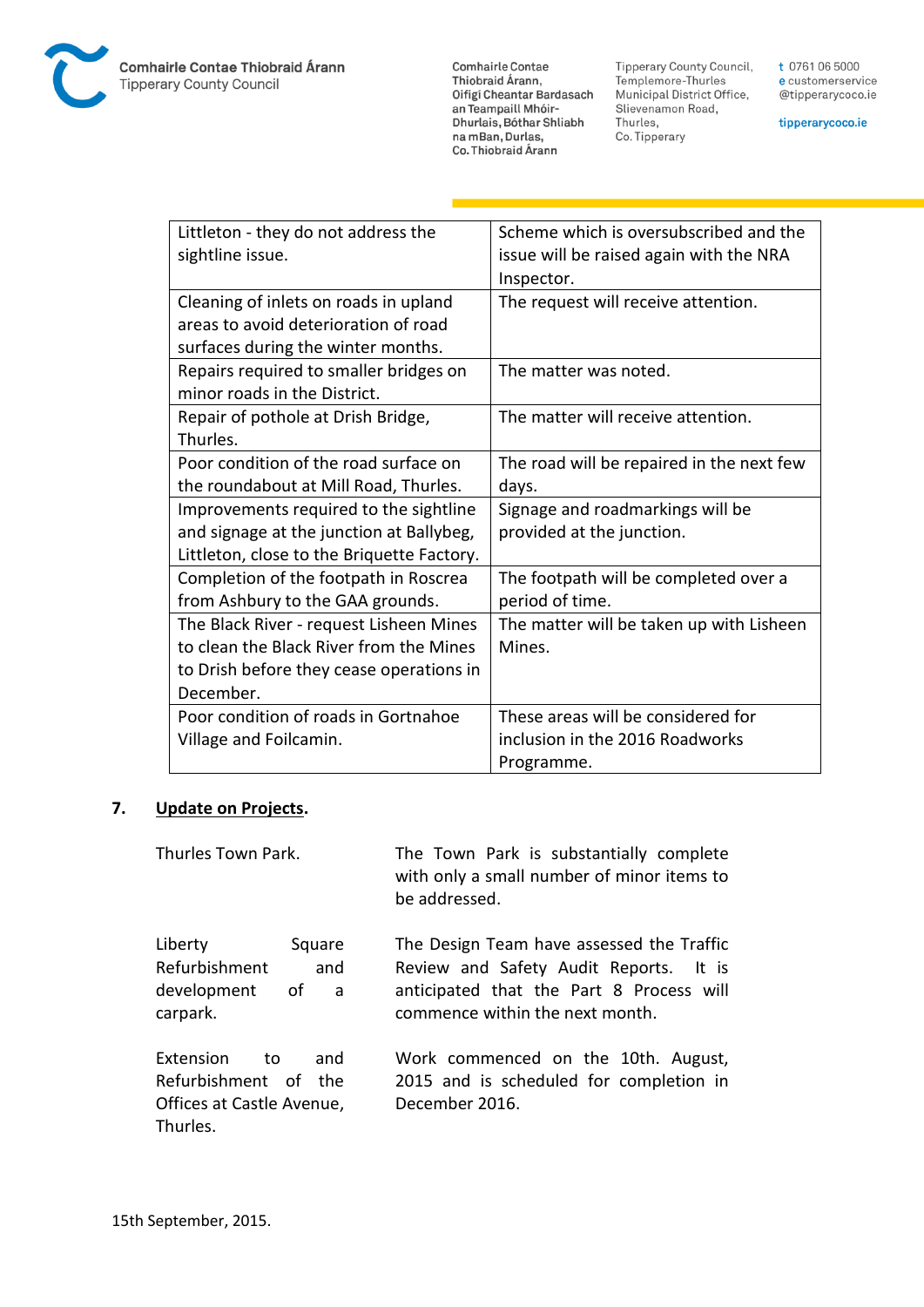

Tipperary County Council, Templemore-Thurles Municipal District Office, Slievenamon Road, Thurles, Co. Tipperary

t 0761 06 5000 e customerservice @tipperarycoco.ie

tipperarycoco.ie

| Repairs / Improvements<br>to Templemore Town<br>Hall | The Structural Engineer and Conservation<br>Architect reports have been reviewed.<br>Essential works to the roof and barges will<br>be undertaken in the coming months when<br>staff become available. |
|------------------------------------------------------|--------------------------------------------------------------------------------------------------------------------------------------------------------------------------------------------------------|
| Templemore Town Park<br>Extension.                   | A number of layouts for the additional land<br>purchased are currently being prepared.                                                                                                                 |
| Enhancement<br>Village<br>Works.                     | Footpath improvements in Borrisoleigh,<br>Littleton and Templetuohy, which are being<br>funded<br>from the General<br>Municipal<br>Allocation, have commenced.                                         |
| Enhancement<br>Roscrea<br>Scheme.                    | A Design Team is being procured to<br>detailed<br>plans<br>for<br>the<br>prepare<br>Enhancement Scheme.                                                                                                |
| Carpark at St. Patrick's<br>Cemetery.                | A draft layout plan for the carpark has been<br>completed. Detailed<br>plans<br>and<br>specification for the Part 8 Process are<br>currently being prepared.                                           |
| 2015 Painting Scheme.                                | 45 applications have been received under<br>the Painting Scheme. All applicants have<br>been notified of their allocation.                                                                             |

#### **Matters arising.**

The following matters were raised:

- The need to consult with local residents prior to commencing footpath improvements from Churchview, Littleton to the new Community Centre.
- Naming of Thurles Town Park the Park should be opened for a period of time before a decision on its naming. The building retained will be secured to prevent anti-social behaviour pending a decision on its future.
- Inadequate public lighting between the Thurles Leisure Centre and the Source Arts Centre - additional lighting is included under the Town Park development.
- Removal of the outdoor adult exercise equipment from The Glebe Playground, Roscrea - the equipment was vandalised and there is no funding available to replace it.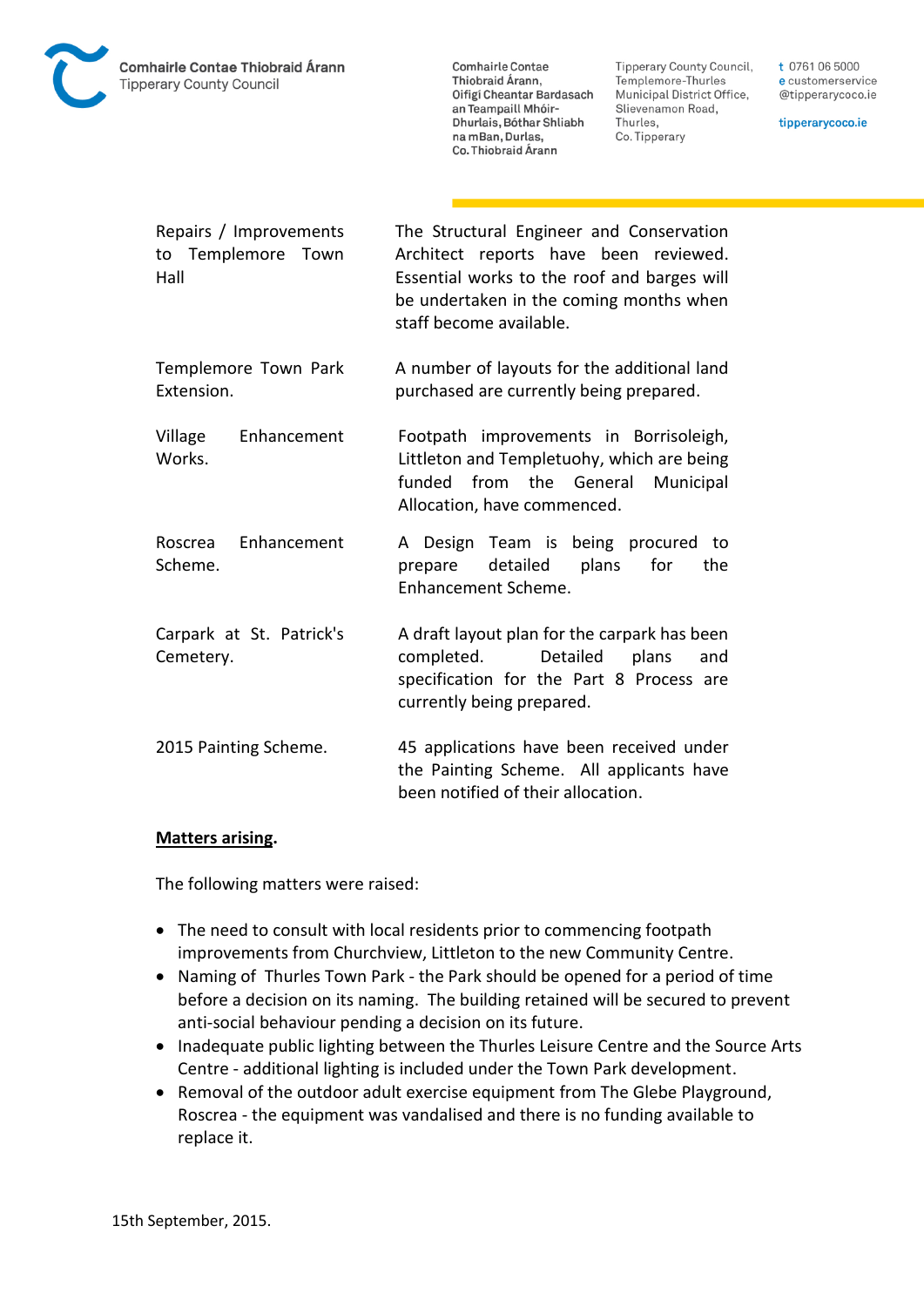

Tipperary County Council. Templemore-Thurles Municipal District Office, Slievenamon Road, Thurles, Co. Tipperary

t 0761 06 5000 e customerservice @tipperarycoco.ie

tipperarycoco.ie

- The neglect of Templemore town since the abolition of the Town Council the level of funding and resources for maintenance works in Templemore has not been reduced since the Merger.
- Proposals for the development of the disused swimming pool site in the Town Park, Templemore - proposals will be subject to the availability of funding.
- Future use for Templemore Town Hall efforts to secure a tenant are ongoing.
- Cleaning of the Mall River in Templemore.
- Implementation of traffic calming measures at the Lidl Roundabout, Thurles the works were deferred pending the extension of the watermains at Abbey Road to connect into the Regional Water Supply Scheme.

## **8. Notices of Motion.**

## **(a) Notice of Motion in the name of Councillor J. Ryan.**

Councillor Jim Ryan formally moved the following Notice of Motion in his name:

"I am calling on this Council to carry out a proper resurfacing job on College Lane in Thurles and to also install public lighting on the lane."

Councillor D. Doran seconded the Motion.

The District Administrator advised that there is no provision in the 2015 Budget for public lighting improvements and the resurfacing of College Lane was not included in this year's Roadworks Programme. He added that it will be a matter for the Members to decide where allocations will be expended when the Budget for 2016 is adopted.

## **(b) Notice of Motion in the name of Councillor D. Doran.**

Councillor David Doran formally moved the following Notice of Motion in his name:

"I am calling on this Council to provide emergency funding to complete the external insulation works to be carried out on Council houses in the Templemore-Thurles Municipal District which have already been identified as a health risk to some of the respective residents by Tipperary County Council's own Housing Officials."

The Motion was seconded by Councillor M. Lowry.

The District Administrator pointed out that Housing Section is responsible for the management and operation of the Energy Efficiency Programme and that the Municipal District has no function in regard to securing funding for the Programme.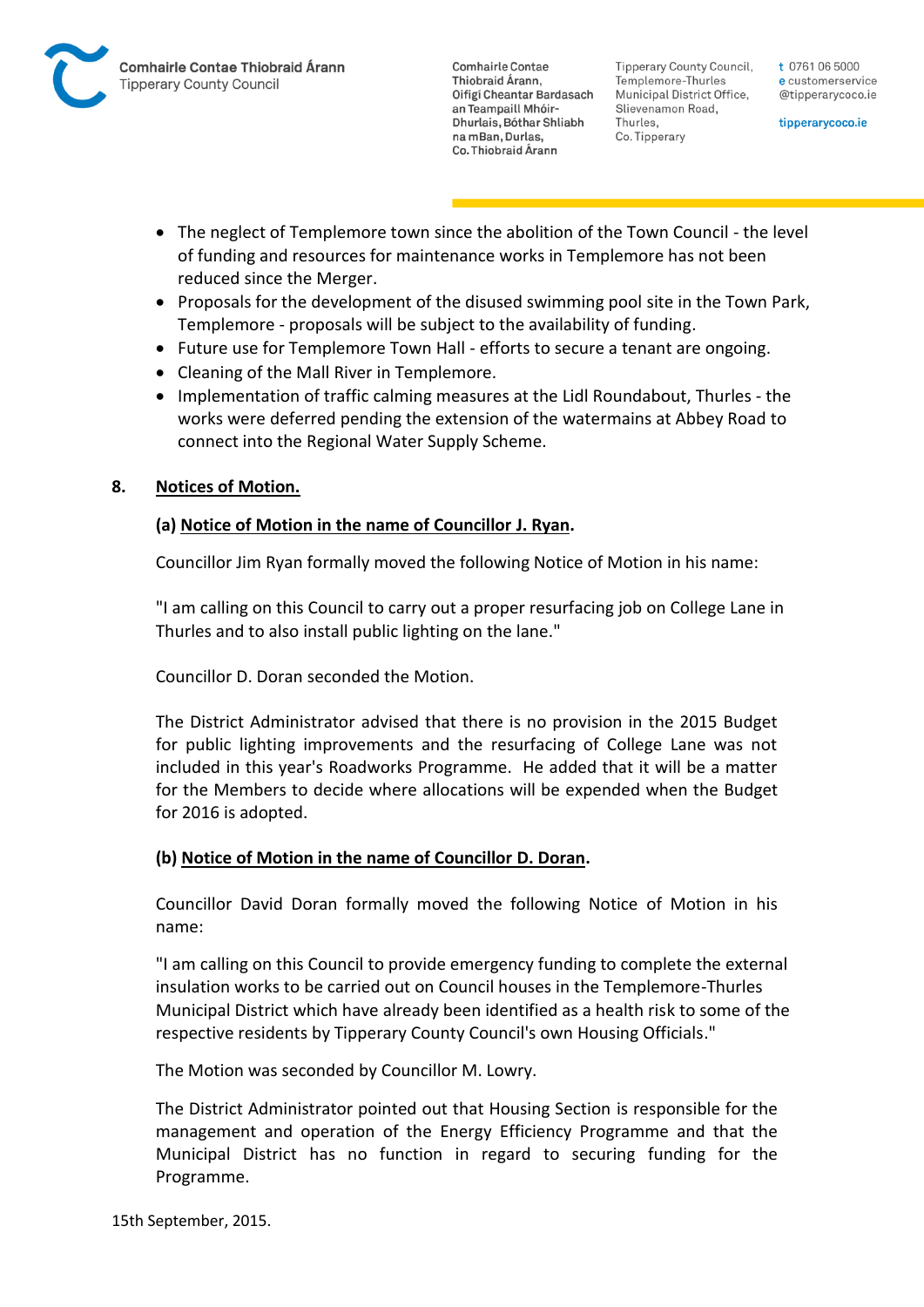

Tipperary County Council. Templemore-Thurles Municipal District Office, Slievenamon Road, Thurles, Co. Tipperary

t 0761 06 5000 e customerservice @tipperarycoco.ie

tipperarycoco.ie

### **Civic Receptions.**

The District Administrator indicated, in reply to queries raised by the Members, that a decision was made at the June Monthly Meeting to defer the holding of Civic Receptions until after the summer period.

The Cathaoirleach proposed the holding of a Civic Reception for Greg Broderick, a member of Ireland's 2015 Showjumping Team who won the Aga Khan Cup at the Dublin Horse Show.

#### **9. Correspondence.**

#### i. Speed Limit Review.

The District Administrator advised that the County Council is commencing a speed limit review which has a number of stages and that it is envisaged the review will be completed by the 31st. March, 2017.

#### ii. Roscrea Traffic Management Plan.

The District Administrator indicated that a Traffic Management Plan for Roscrea, which will be funded from Development Levies, will be prepared next year.

#### iii. Town Centre Initiative.

The District Administrator informed the Members that a Marketing Consultant has been engaged under the Town Centre Initiative to work with the stakeholders in the nine towns across the County.

#### **10. Votes of Sympathy.**

Votes of sympathy were passed with the following:

- Noel Hennessy, Clerk of Works on the death of his mother, Bridget Hennessy.
- Francis Molumby, General Services Supervisor and the Meaney family on the death of Mr. Jimmy Meaney Senior.
- Paddy Gilmartin, Churchquarter, Kilcommon, former employee, on the death of his wife, Mary Gilmartin.

## **11. Any Other Business.**

| Issue                                       | Response                            |
|---------------------------------------------|-------------------------------------|
| A need to clean the gullies in Borrisoleigh | The request will receive attention. |
| and other areas on an ongoing basis to      |                                     |
| prevent flooding.                           |                                     |